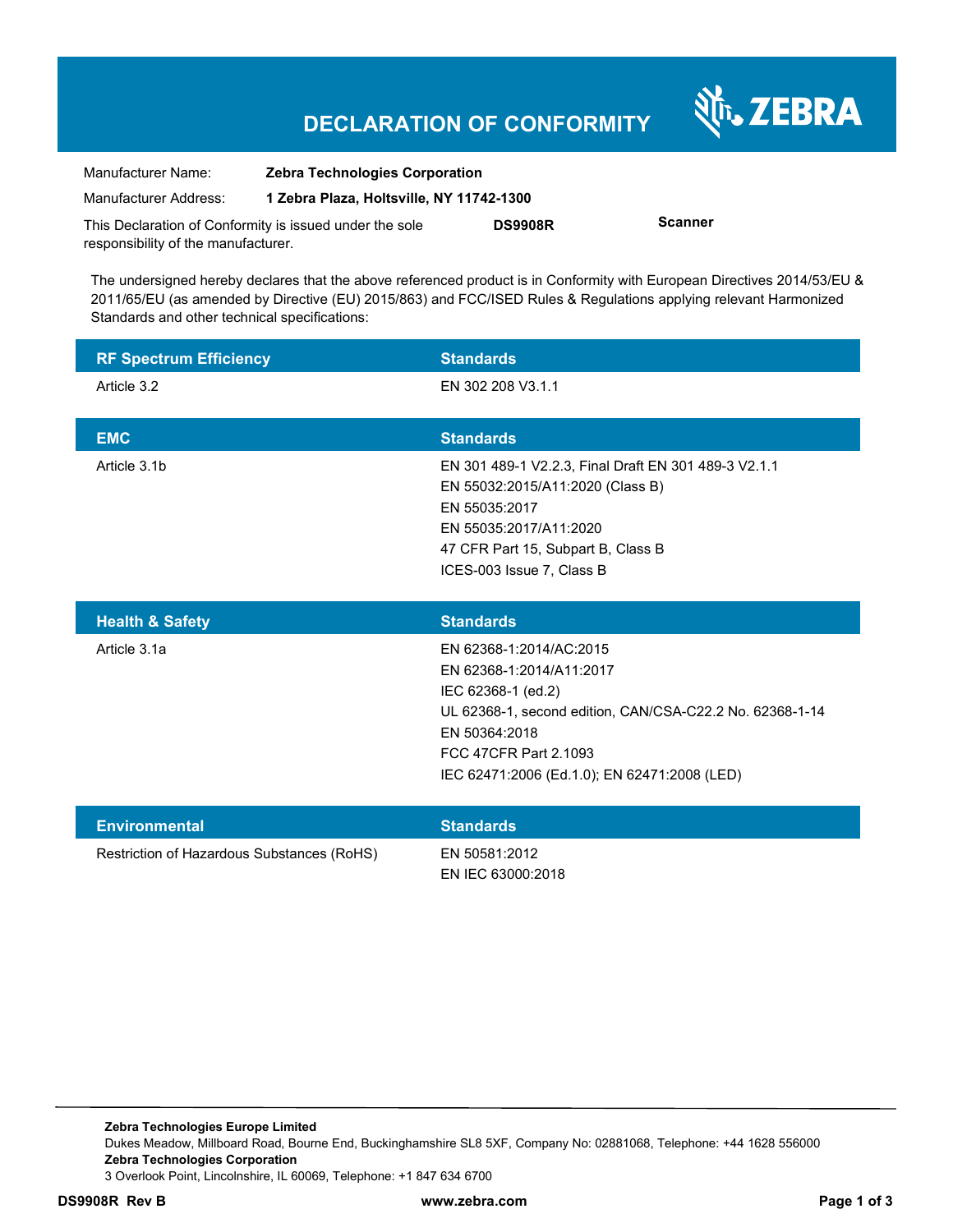

With regard to Directive 2014/53/EU, the conformity assessment procedure referred to in Article 17.2(b) and detailed in Annex III has been followed with the involvement of the following Notified Body for Articles 3.1a, 3.1b and 3.2: **CTC advanced GmbH**, Untertürkheimer Str. 6 – 10 66117 Saarbrücken, Germany

EC-Type Examination Certificate number: T818518L-01-TEC

US company representative for FCC Supplier's Declaration of Conformity (47 CFR Part 2.1071 to 2.1077) is Larry Zhou and can be reached at larry.zhou@zebra.com.

#### **Signed on behalf of Zebra Technologies Corporation**

Place: Bourne End

*(Signature of authorized person)* Date of Affixing the CE Mark: 1 May 2019 Marco Belli Rev: B Sr. Manager, Regulatory **Date: 19 August 2021** 

**Zebra Technologies Europe Limited**  Dukes Meadow, Millboard Road, Bourne End, Buckinghamshire SL8 5XF, Company No: 02881068, Telephone: +44 1628 556000 **Zebra Technologies Corporation**  3 Overlook Point, Lincolnshire, IL 60069, Telephone: +1 847 634 6700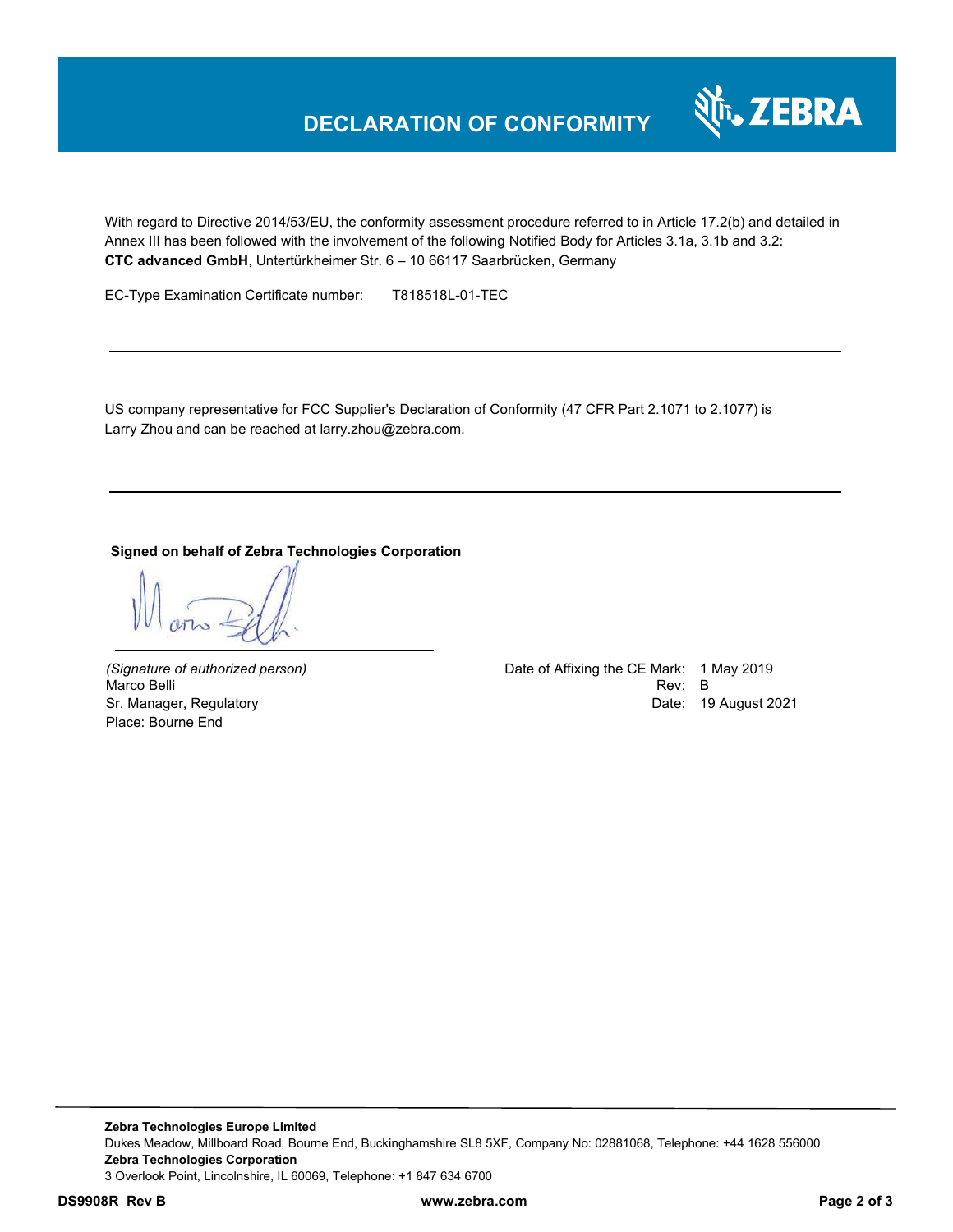

#### **Appendix A**

#### **EU Operating frequencies and maximum power levels**

**Technology Operating Frequencies/Bands Maximum Transmit power level**  RFID 865 MHz - 868MHz 33dBm

#### **Accessories:**

**Description Model**

USB Cable CBL-030-S15ZBR Adapter PWR-WUA5V4W0EU RS232 Cable CBA-R06-C20PBR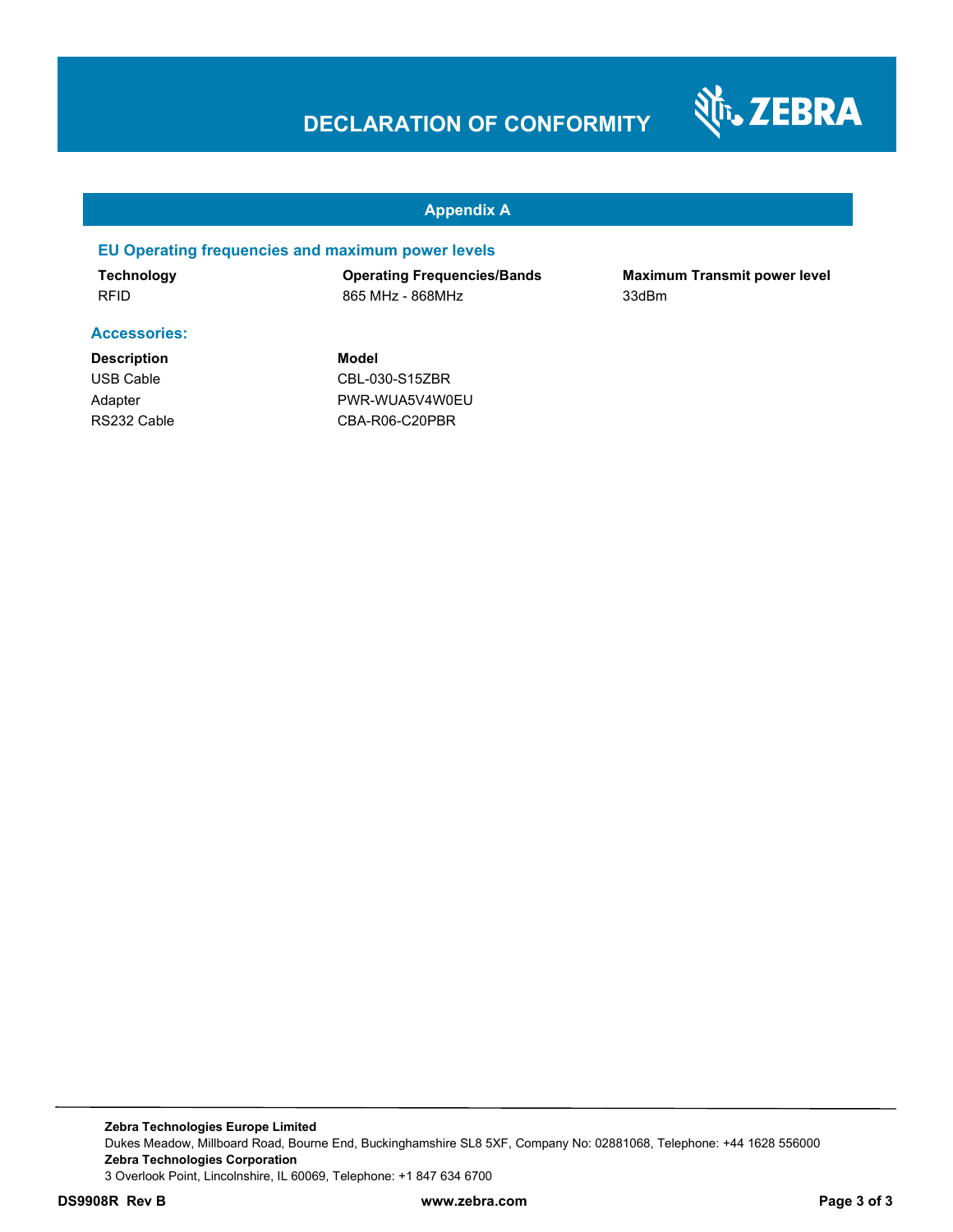

#### **Appendix B**

### **Regulatory Markings DS9908R**

| $\mathsf{R}^!$ C-23725                                                                                                                     | <b>ANATEL</b><br>05222-19-08726                                                                                               |                                                                                                                                                                                                                                                    |
|--------------------------------------------------------------------------------------------------------------------------------------------|-------------------------------------------------------------------------------------------------------------------------------|----------------------------------------------------------------------------------------------------------------------------------------------------------------------------------------------------------------------------------------------------|
| Argentina                                                                                                                                  | <b>Brazil</b>                                                                                                                 | <b>Belarus</b>                                                                                                                                                                                                                                     |
| ertified for use in Hong Kong<br>經驗證可在香港使用<br>Certificate No. 證書號碼<br>HK0011902053<br>■訊事務管理局<br><b>COMMUNICATIONS</b><br><b>AUTHORITY</b> | Approval numbers must be listed<br>NO. 62561/SDPPI/2019<br><b>PLG. ID 3788</b><br>NO. 62744/SDPPI/2019<br><b>PLG. ID 4733</b> | מספר אישור אלחוטי של משרד התקשורת 51-80567<br>אסור להחליף את האנטנה המקורית של המכשיר ולא<br>לעשות בו כל שינוי טכני אחר<br>מספר אישור אלחוטי של משרד התקשורת 51-80569<br>אסור להחליף את האנטנה המקורית של המכשיר ולא<br>לעשות בו כל שינוי טכני אחר |
| <b>Hong Kong</b>                                                                                                                           | Indonesia                                                                                                                     | <b>Israel</b>                                                                                                                                                                                                                                      |
| This product has been<br><b>Type Approved by Jamaica</b><br><b>SMA-DS9908R</b>                                                             | RAQV/13A/0719/S(19-2461)                                                                                                      | NOM<br><b>IFETEL: RCPZEDS19-1040</b>                                                                                                                                                                                                               |
| Jamaica                                                                                                                                    | <b>Malaysia</b>                                                                                                               | <b>Mexico</b>                                                                                                                                                                                                                                      |
| Approved by PTA (2019)<br>Paki stan Telecom Authority                                                                                      | RN: 2019-06-I-0300                                                                                                            | <b>Type Approval Number:</b><br>ESD-1919672C                                                                                                                                                                                                       |
| <b>Pakistan</b>                                                                                                                            | Paraguay                                                                                                                      | <b>Philippines</b>                                                                                                                                                                                                                                 |
| И005 19                                                                                                                                    | Complies with<br><b>IMDA Standards</b><br>DA103846                                                                            | l)∙S ∧<br> C <br>TA-2019/723                                                                                                                                                                                                                       |
| Serbia                                                                                                                                     | <b>Singapore</b>                                                                                                              | <b>South Africa</b>                                                                                                                                                                                                                                |

**Zebra Technologies Europe Limited**

Dukes Meadow, Millboard Road, Bourne End, Buckinghamshire SL8 5XF, Company No: 02881068, Telephone: +44 1628 556000 **Zebra Technologies Corporation** 

3 Overlook Point, Lincolnshire, IL 60069, Telephone: +1 847 634 6700